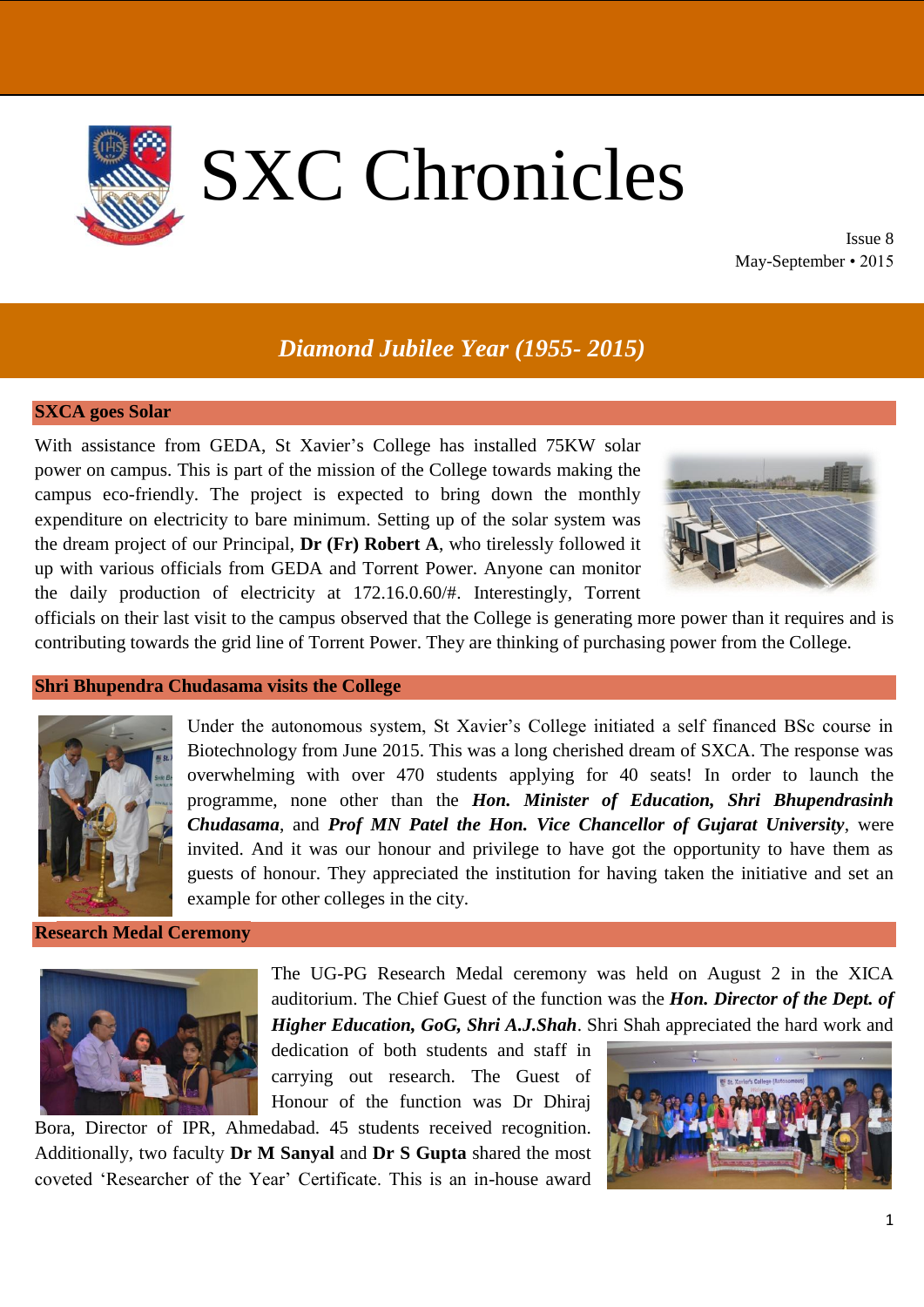ceremony to identify and promote research culture at SXCA. Congratulations to all the students and faculty who won awards.

## **MoU with IPR**

The Institute of Plasma Research (IPR) and St Xavier's College signed an MoU for research and development on June 2, 2015. The MoU was signed by **Dr (Fr) Robert A** on behalf of SXCA and Dr Dhiraj Bora on behalf of IPR. This is a unique opportunity given to our students to interact with senior scientists of the country and carry out serious research activities along with their regular studies. The MoU focuses on mentoring students, training, curriculum development, and assisting in outreach programmes. Two of our former students, Maitri Pathak and Naznin Shaikh, who had undergone this training at IPR were in the news for their innovation of optical trap which has wide applications in Biosciences and Physics. Congratulations to the Dept. of Physics and **Dr R Iyer** for encouraging research culture among our students.

## **Admission process: Online**



St Xavier's College introduced online admission for first year UG and PG courses from this year. It was the result of the untiring efforts of **Dr N Desai**. The process was flawless. This year there were no long queues on campus for admissions unlike in the past. The counselling sessions for applicants were also spread out. Each applicant had a time slot and individual messages were sent out. Thank you **Dr N Desai**. We look forward to some more similar steps.

## **Designing a road map for academic progress**

Various Statutory Bodies of the College under the autonomous system organised their meetings. Various Boards of Study met in August; the IQAC met in July to chalk out further plans; the Academic Council and the Governing Body met in August to take major decisions.

#### **Inauguration**

The new academic year began on June 16. Unlike in previous years, the auditorium was full, most being students of BCA, which has been merged with St Xavier's College. The College began with a two day orientation for freshers organised by the seniors. The orientation was very well planned under the guidance of the head of the co-curricular activities, **Dr S Menon**. It gave an opportunity to some of the newly admitted students to showcase their talents.



## **TED<sup>x</sup> at Xavier's**

In its efforts to spread ideas  $\text{TED}^X$  organised 7 short, powerful talks under the umbrella of 'Beyond the Paradigms'. The programme was organised by a group of students headed by Ms Anushka Gupta from our College. You are encouraged to visit the site and listen to the motivating talks at<http://www.tedxsxca.com/>

## **Gujarat Science Excellence**

Many of our students and faculty attended the Gujarat Science Congress organised by the Dept. of Botany, Gujarat University. Our faculty and students have won many prizes as well. **Prof K Desai** (First in Poster Presentation in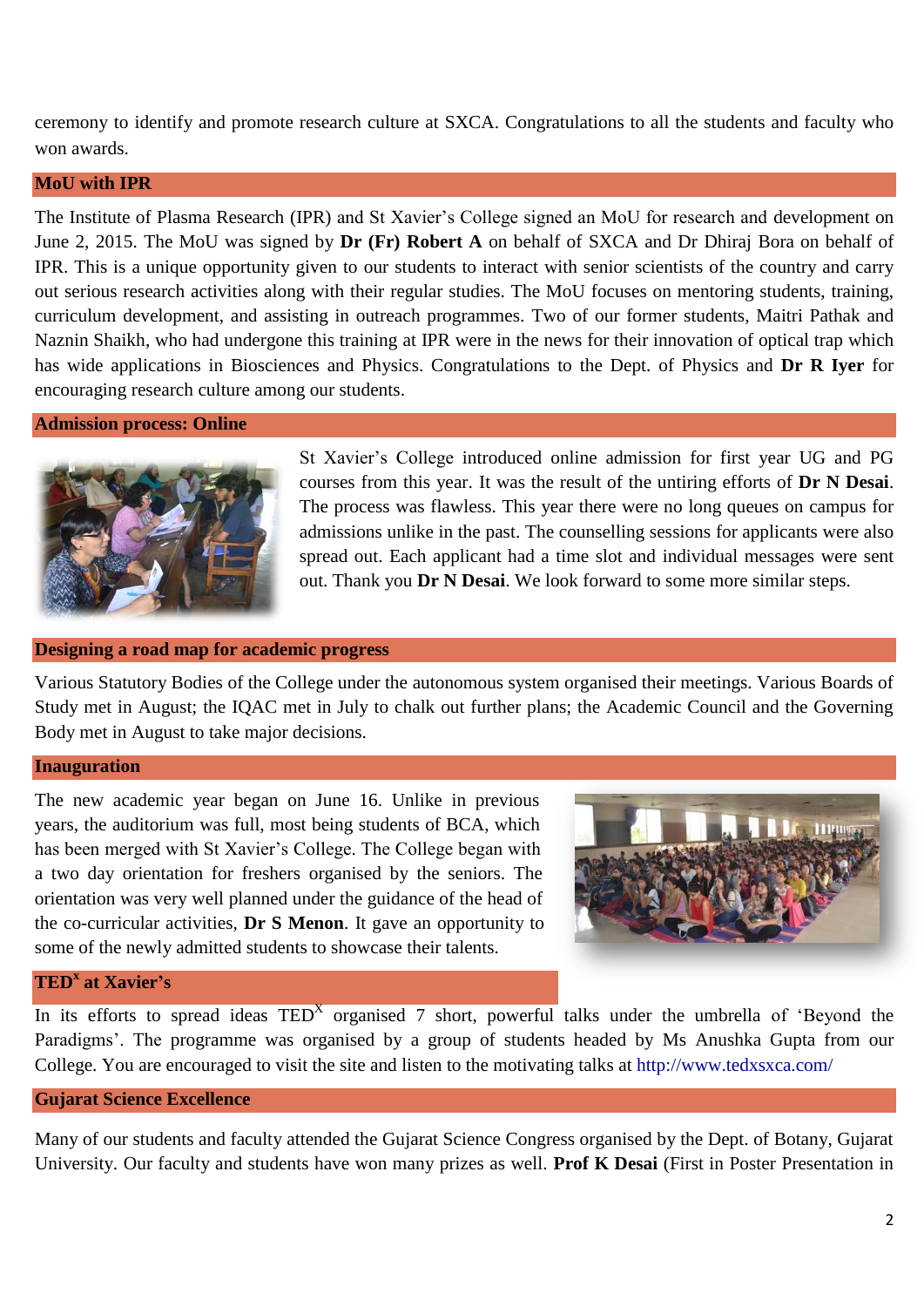Ph.D Category), Anushree Pandya (First in Oral Presentation-Physics), Pritesh Katri and Gaurav Prajapati (First in Poster Presentation-Physics), Tejal Gavit (First in Poster Presentation-Chemistry) and **Dr A Makwana** (Second in Oral Presentation-Chemistry, Faculty Category), Anoshi Patel (First in Poster Presentation-Bioinformatics), Boman Doctor (First in Poster Presentation-Biomedical Technology), Yash Somaiya (Second in Oral Presentation-Biotechnology), Dhruv Bhasin (First in Oral Presentation-Mathematics), Aditi Savalia (Second in Oral Presentation-Mathematics), **Dr P Patel** (First in Oral Presentation Ph.D Category), **Dr S Gupta** (First in Poster Presentation-Physics), **Prof K Parmar** (Second in Paper Presentation-Ph.D Category), Prachi Saxena (Second in Paper Presentation-Statistics). Congratulations to all the participants and their mentors.

## **Jagrat activities**

Jagrat Forum began the year with an inaugural function on July 4, 2015 for 164 Adivasi and Dalit students. The Chief Guest was Dr Dilip Vasava, Assistant Professor at Gujarat University and a former Chemistry faculty at St. Xavier's College, along with Ms Komal Rana of Tata Consultancy Services. The function included a cultural programme presented by the second and third year students and an introduction of the new batch of students.

In this semester, two workshops have been held for the FY Jagrat students. A workshop on 'Goal setting and planning" was held for 63 students on July 11, 2015. **Prof I Mehra** and **Prof P Makwana** were the resource persons with assistance from Vaibhav Jain from TYBSc. A second workshop on "Understanding myself and my society" was held on September 19, 2015 for 51 students. Dr Dilip Vasava was assisted by Shivaji Vasava and Vaibhav Jain. The SY students had a workshop on July 25, 2015 for 55 students. **Prof S Vaishnav** and **Prof A Oza** were the resource persons. The same batch of 55 students participated in a second workshop on 'Study Skills and Exam Preparation'. Heartfelt thanks to **Dr I Mehra** for the excellent power point presentations and to **Prof P Makwana** for the interesting sessions. The TY had a one-day workshop on "Career Planning" conducted by **Dr P Desai** and **Dr I Mehra**. Special thanks to Vaibhav Jain and his team for the logistical support at all the workshops.

## **MoU with Almamapper**

*Almamapper* is a utility platform for students to share their views, connect with alumni, share knowledge and information with fellow students. SXCA signed an MoU with *Almamapper* in August. We do hope that this initiative will nurture a more vibrant academic culture and unite all alumni in the near future.

#### **Feast of St Ignatius of Loyola**



The feast of St Ignatius, the founder of the Society of Jesus, was celebrated on July 31 with a solemn mass in the SAH though there was no electricity as a fall out of the heavy rains the previous day. A large number of students and staff participated in the celebration that followed the mass.

#### **Spanish team visits College and interacts with staff on collaboration**

A group of 11 Spanish teachers including Professors from Deusto University (Bilbao) visited the College campus on July 24, 2015 and interacted with faculty and students to understand the Jesuit role in University Education. The Director of Alboan, Maria del Mar, also visited the campus on July 23 and interacted with faculty members. Each group shared their heart warming experiences as teachers in their context. SXCA also explored the possibility of student exchange programme and collaborative extension activities. We do hope that these interactions inspire and encourage our teachers.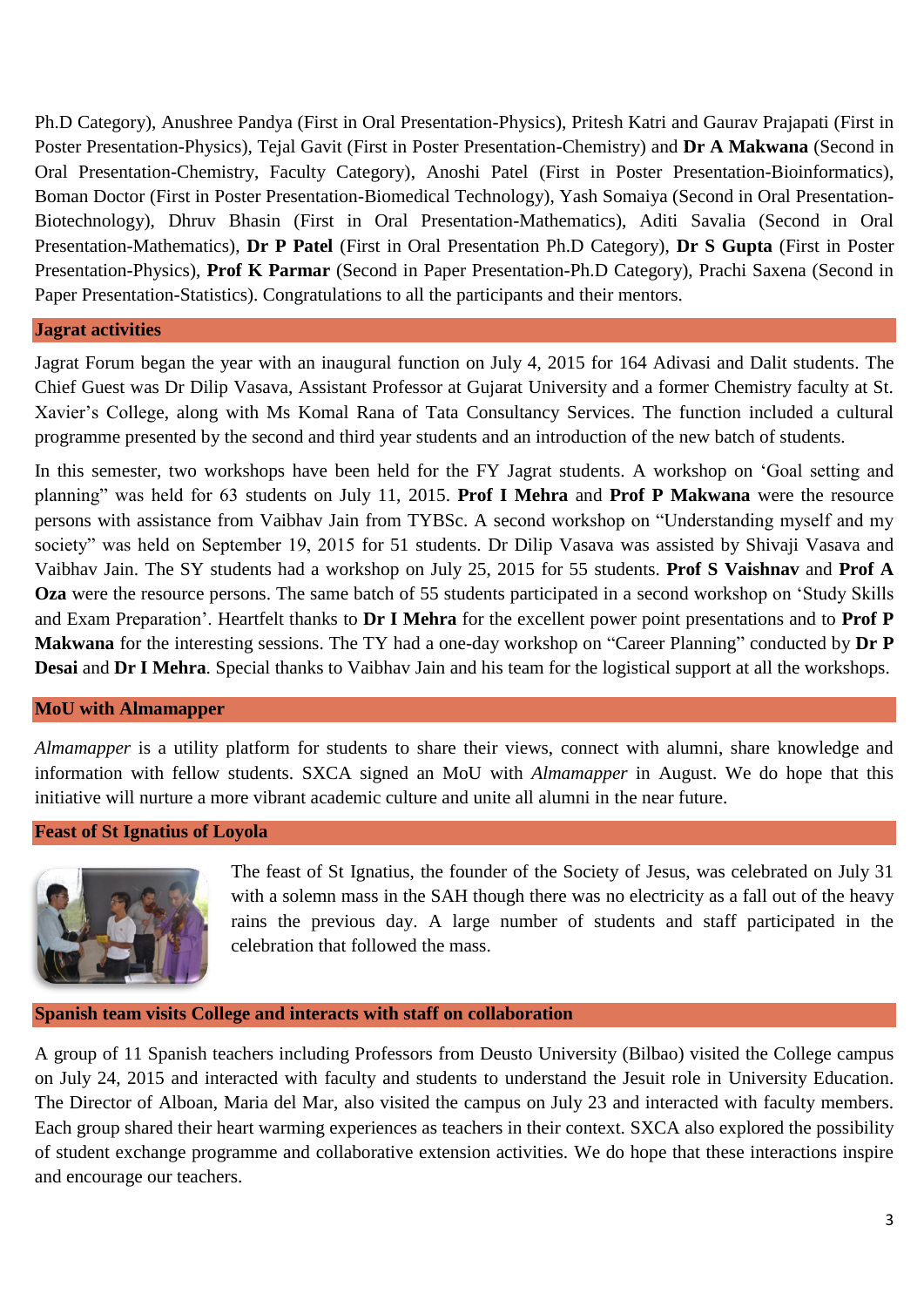#### **PGOP programme**

Campus Ministry under the leadership of **Fr R D'Souza** and **Sr Mary J** with the assistance of a devoted group of volunteers successfully organised the Personality Growth Oriented Programme for all FY and SY students. Unlike in other years a number of experts from outside were roped in to conduct these programmes. The PGOP programme leaves such a lasting impact on students that there is a demand to conduct the same programme for third year students too!

#### **Yoga day celebration**

International Yoga Day was celebrated at SXCA. Students were trained under the supervision of a yoga expert, Mr. Sandeep Kamath. The training created health and physical fitness awareness in our young students. Some students also participated in an International Yoga Day celebrations on the GMDC grounds. We do hope that inspired by the initial training many students will adopt these values and continue to practice yoga as a way of life.



#### **Thalassemia camp**

The College NSS under the leadership of **Prof A Shah** organised a Thalassemia awareness and medical check up camp on July 4, 2015. This programme was arranged in collaboration with Red Cross Society and Rotary Club.



146 students participated in this camp. NSS also organised a 'Know AIDS for No AIDS' camp where Mr Pawankumar from Ahmedabad Muncipal Corporation and Mr Kamakumar Kar, Regional Head of NSS, gave lectures. NSS also organised a programme on self-defence for girls by Vibuti Parmar, our own student and a Karate black-belt holder. The NSS coordinator **Prof A Shah** herself took the training! NSS keeps organising various social oriented programmes such as hospital visit, cleanliness drive, slum visit, interaction with construction workers, etc. Keep it up!!

#### **Workshop on Gender sensitivity**

SXCA organised a workshop on 'Promoting Gender Understanding and Sensitivity' on August 10, 2015. Most of the staff members participated. The goal of the workshop was to create greater understanding among faculty about gender issues and to help people to be more sensitive in creating an environment of respect and inclusiveness in the College. The resource persons led the group into the nuances of gender awareness through activities and discussion. A similar 10 hours workshop was organised for students on September 26 to make them conscious of equity and equal opportunity for all. Over 60 students participated.

#### **Sports**

The girls Volleyball team did exceptionally well by winning the inter-college trophy. This is the first time that the College has won this trophy in the last 25 years! Congratulations to the Volleyball team. We have also done well in other inter-college matches. We were champions in Badminton (women singles), Swimming (women) and Football, and runners up in Badminton women doubles, Basketball (men and women), Table Tennis (men and women), and Cross Country

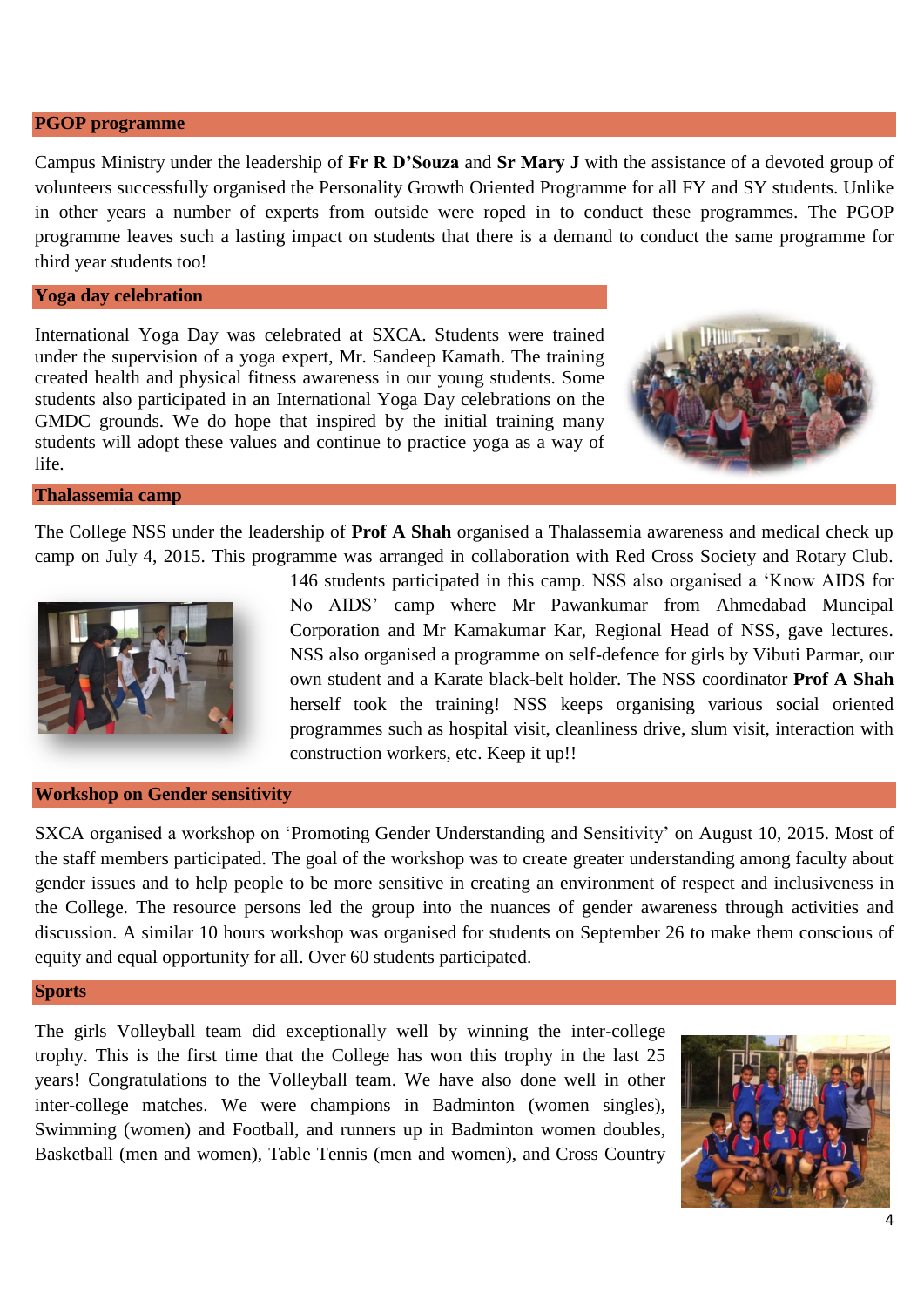(men). The College also acknowledge the contribution of **Dr V Padheria** who tirelessly motives our sports persons to do their best.

## **Research funding initiatives**

Generating research funds is one of the thrust areas at SXCA. Last year 13 minor research projects were submitted to UGC. SXCA with the initiative taken by **Dr A Makwana**, and **Dr (Fr) F Franco** did it once again. The College has submitted 7 MRP (**Dr N Ganguly, Dr S Gupta, Dr A H Makwana, Dr UB Gothi, Dr Sebastian, Dr M Gadani, Prof S Patel**), and 2 proposals (Biochemistry-Botany, and Physics-Electronics) for seminars.

#### **Administrative revamping**

SXCA in its efforts to revamp the administration organised an interactive seminar with an ERP software company 'Auromeera' after studying and negotiating with various software companies. The interaction with Auromeera experts was attended by many staff members who wished to be part of the developmental plan. At the end of the interaction, the entire group felt that we should be moving towards such automated mode to improve the quality of the service to our stakeholders. Impressed by the nuances of the software, SXCA has procured the software. One will be able to see all the data updates in the College Office in near future. The College appreciates the efforts of **Dr N Desai** in helping the College move forward.

**WDC workshops**

Women Cell of SXCA actively participated in the parade organised by Gujarat University as part of the one week celebration of women empowerment. It also organised a talk on 'Effect of Hormones on Behaviour' by Dr Priti Shah where over 80 students participated. The talk focused not only on how hormones affect our behaviour, but also on how our behaviour affects the release of hormones!



## **SXCA shines in Academics**

Our students of Semester-IV have secured 17 positions in the top 50 in the Gujarat University: Hetanshi Vora (2), Farhatjahan Shaikh (3), Divya Iyer (4), Ratnapriya Lal (13), Chandani Menpara (16), Aditi Savalia (20), Chaurasia Seema (22), Maria Johny (27), Ramanbhai Dalvi (28), Rishika Nair (29), Nikhil Tharol (30), Jinali Shah (31), Anushree Pandya (34), Riya Joshi (40), Damini Mehta (44), Gracy (45), Sreeja Pillai (49). The following students of BCA were also in the top list. In Semester-1 Nandini Soni (1), Modi Jatin Sunil (12), Harsh Jain (13), Ashini Vora (17), Hussain Itawa (17). In Semester –IV, Ashita Patel (1), Jyoti Luhana (2), Taher Mandsorwala (6), Akash Sheth (9), Safiya Rangwala (10). Indeed a joint effort of students and teachers and an outcome of a proper academic culture in the College! Congratulations!

**Youth festival**



63 of our students participated in 26 events in the Gujarat University Youth festival (South Zone). SXCA was victorious in 10 events, including the Rally. We won in Elocution: Mohammed Rehan, Poetry recitation: Kiranjyot Kaur Valecha, Debate: Batul Merchant and



Robin Saji, Quiz: Arjun Dhar, Devang Rathod and Nishith Mehta, On The Spot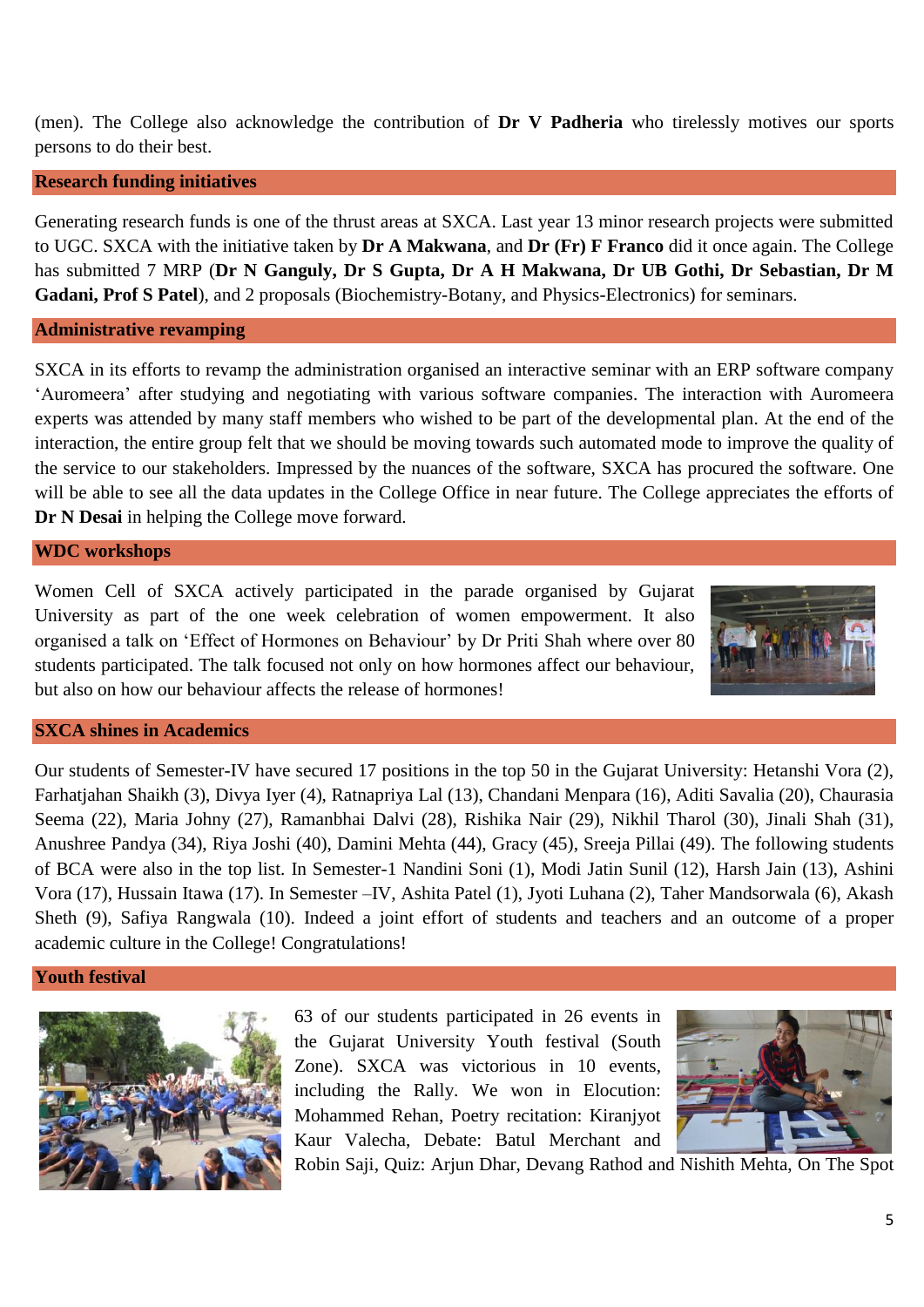Painting: Sophia Joseph, Cartooning: Sneha Pant, Mimicry: Arth Vaishnav, Indian Group Song: Robin Saji, Kaushal Pithadiya, Swastik Roy Choudhury, Ishani Gokli, Kavya Rawal and Rosemary Vasava, Western Group Song: Vaimani Shah, Cassini Suaini, Christopher Alexander, Vanessa Kisku, Sonu Thomas and Marlyn Zinto. The Rally invites special mention as it was the centre of attraction. Congratulations to all the winners and the core team of staff who put in a lot of hard work.

## **Invited Talks**

Many departments took advantage of the UGC grant for organising invited talks. The Dept. of Gujarati-Hindi organised a talk by Dr.Ramshankar Pujari in June. The Dept. of Economics organised lectures on 'Economy of Gujarat' by Dr. Rohit Shukla, and Dr. Hemant Kumar Shah. The Dept. of English organised a talk on 'Digital Humanities' by Nishant Shah, from Luneburg University. We appreciate all the HoDs and faculty of the given departments who invite dignitaries and resource persons to the campus so that students are exposed to the real technical world outside. Congratulations and keep it up!



## *Vishleshan* **cultural festival**

After tasting success at the Youth Festival, our students participated in *Vishleshan*, a cultural competition organised by GLS Institute. Our students won in Poster making (Boman Doctor, first), Face Painting (Yash Somaiya, first), Rangoli (Moushumi Dave, second), Collage (Boman Doctor, third), Classical solo dance (Priyanka Pandit), Western group dance (Dhruvit, Pushparaj, Aatmi Shah, Shikha Sanghvi, Pankti Joshi, Shivani Shah, Havantika Vaghela, Devanshi Doshi, first), Indian vocal solo (Kaushal Pithadiya, third), Western vocal duets (Vanessa, Christopher Alexander, first), Business Quiz (Manthan Goswami, Nishith Mehta), Debate (Manthan Goswami, Nishith Mehta, Jerry Fernandez), Creative writing (Jerry Fernandez). Congratulations

## **Diamond Jubilee Lecture series**

The Dept. of Biochemistry organised popular lecture series as part of the Diamond Jubilee celebrations. Various resource persons were roped in to give students an exposure to the latest research advances in the Biosciences. Some of the topics covered were 'Analysis of Archeal chaperonins in *E.*coli' by Dr. Riddhi Shah, 'Plant Growth Promoting Rhizobacteria (PGPR)' by Dr. Dweipayan Goswami, 'Academia- Industry Interphase' by Dr. Bhadresh R. Rami, 'Vaccine in Today's Scenario' by Dr Priti Desai, 'Protein structure- function relation and its implications' by Ms. Shanaya Shah, 'Identifying genes responsible for Coloboma: A rare genetic eye disease' by Ms. Aara Patel. Congratulations!

#### **Study tours**



Third Year Botany students spent four days (Sept 6 to 10, 2015) in the forests of Mt Abu on a Botanical field trip. They were guided by an expert Botanist, Dr. Santosh Yadav, and the Botany faculty **Fr (Dr) L D'Cruz**, **Ms Ancy**, **Mr Musabhai** and **Mr Satishbhai**. The students documented over 350 species of plants in the areas around Nakki Lake, Gurushikar, Tiger's Path and Abu Road. These included some rare species of orchids, insectivorous plants, endemic species, etc. The stay at the Jesuit villa Glen

View, was a memorable experience thanks to the hospitality provided by Fr Cyprian!!

A group of nine Third Year Botany students along with **Dr K Dubal** attended a workshop on '"Environmental Awareness" held at C.U.Shah College on September 18, 2015. The students were Mansi Uadadoriya, Nazia Hawa,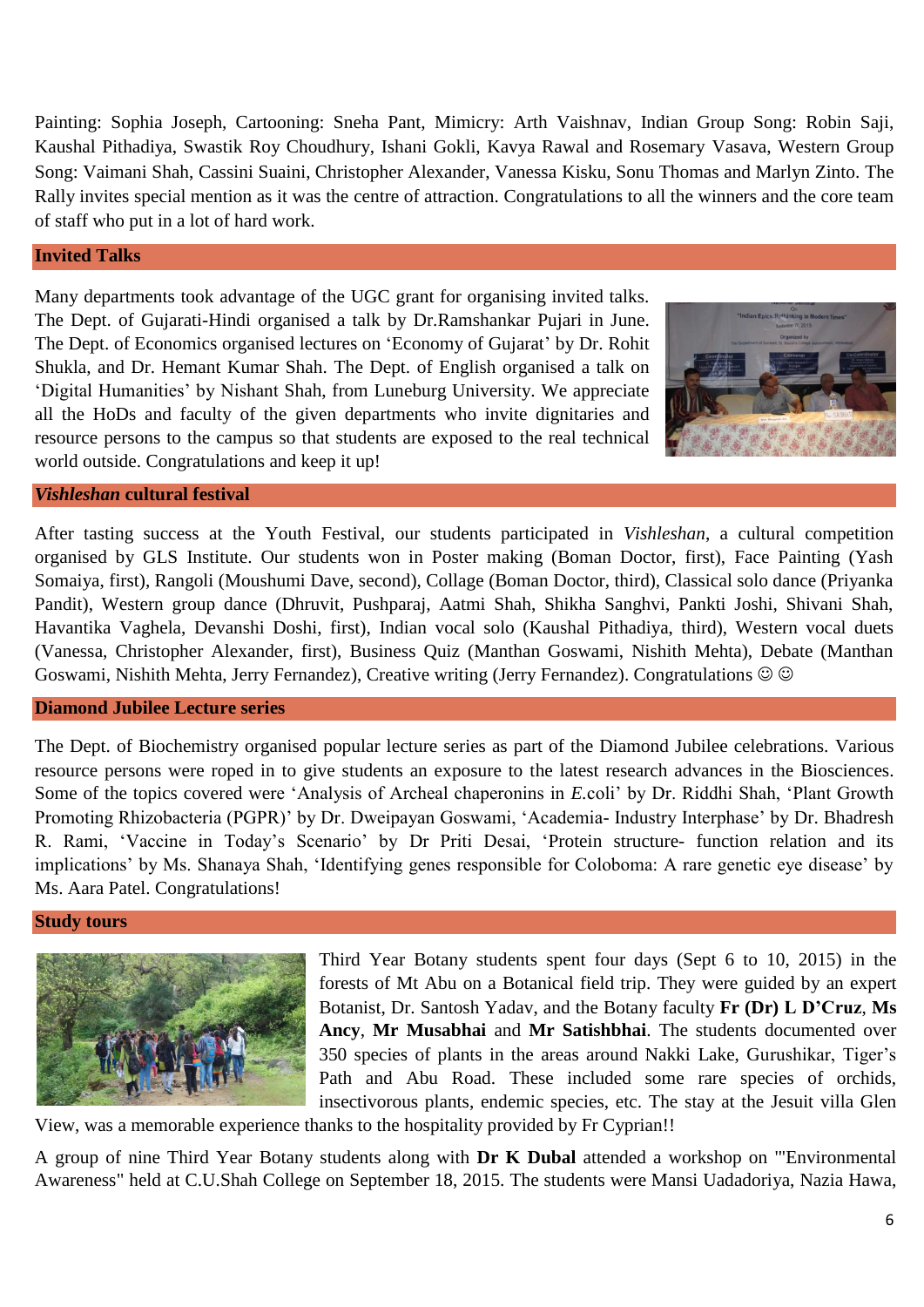Himshree Bhatt, Bindu Bhoye, Tara Gavli, Varsha Bhadoriya, Pinky Agrawal, Bhoomi Joshi and Ridhi Bhati . This is another attempt by the department to add value to the regular course which they are studying. Congratulations, **Fr (Dr) L D'Cruz** for the initiative and vision.

## **Independence Day celebrations**

The 69<sup>th</sup> Independence Day was appropriately celebrated at St Xavier's College. The day began with the flag hoisting. The Chief Guest was Prof Malek, retired HoD of the Dept. of Psychology. Prof Malek in his address emphasised that the youth must be guided in the correct direction so that they become agents of change. The celebration had a host of events such as motivational speech, dance, patriotic songs, poems and a skit with social theme. The day concluded with a treasure hunt where large number of students participated.



## **Xavier's receives Rs.150 lakhs under College with Potential for Excellence**

St Xavier's College has moved into the third phase of the UGC funding under the CPE scheme. SXCA received a notification stating that part of the money is being released. The College got into action mode by setting up a CPE steering committee to look into the meaningful execution and monitoring of the funds.

## **Green action week**

Consumer Education and Research Centre celebrated Green Action Week at SXCA in collaboration with the Swedish Society for Nature Conservation with an interactive session on 'Safer and more sustainable food for all'. A large number of students of the Biosciences participated.

#### **Advanced BSc programme**

The Dept. of Physics with the help of **Dr R Iyer** and **Dr CJ Clement** have been offering an Advanced BSc programme during the summer vacations. Many students from the State take advantage of this in-house programme. The Astro Club of the Dept. also organized a Venus and Jupiter gazing programme.

#### **Utkarsh inauguration**



Utkarsh had its inauguration in July. Ms Pravina was the Chief Guest. She encouraged students to take up their studies seriously for a better future. The members are also working on improving their performance in examinations with the help of Utkarsh volunteers and past students. They are making quick progress with their meticulous planning.

**Seminars**

Various departments organised UGC sponsored National seminars. The Dept. of English organised a seminar on 'Knowledge, Affect, Power: Feminism in Social Justice Discourse and Practice'; the Dept. of Mathematics and Statistics on 'Using SPSS and SCILAB'; the Dept. of Sanskrit on 'Indian Epics: Rethinking in Modern Times', and the Dept. of Gujarat-Hindi on 'Adivasi Sahitya: Sidhhio ane Padkaro'. It is indeed heart warming that many depts. are coming forward to show their strength in organisational skills and research. A big thanks to **Dr (Fr) F Franco** and **Dr A Makwana** for wholeheartedly supporting the research seminar thrust at SXCA.

#### **Our Young Researchers!**

**Dr S Gupta** keeps bringing laurels to SXCA with his research and publications. In his recent work accepted for publication by 'Elsevier' a reviewer wrote about his paper titled "Elasticity of DNA nanowires": "It seems that this is a very complete work, appears to have been performed in a very careful and meticulous manner, and the authors